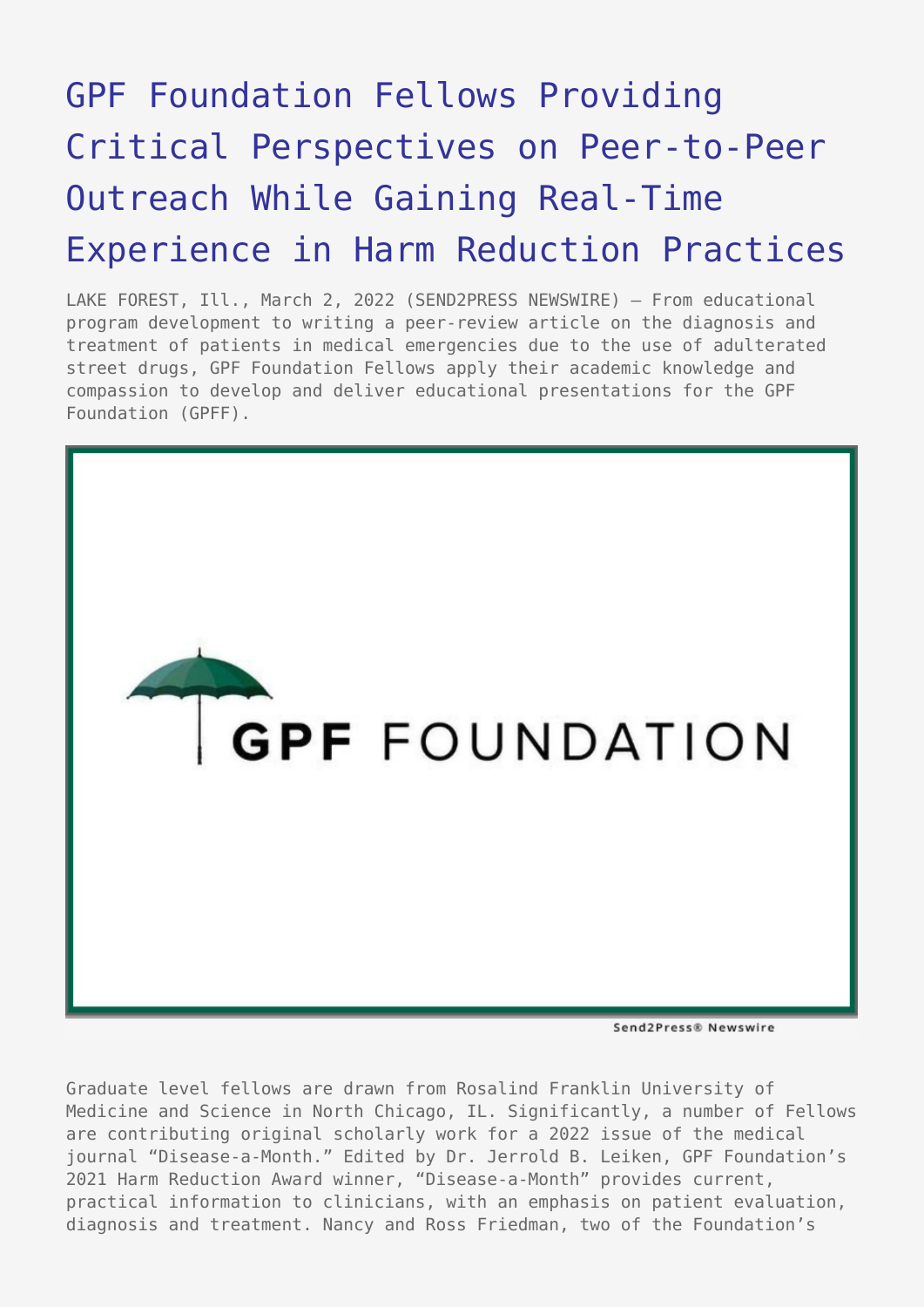founders, will write the forward to the article to contextualize GPFF's work by sharing the story of their son, Greg, who passed away during a psychotic break brought on by a one-time use of MDMA (street name Molly or Ecstasy).

The current cohort of GPFF Fellows include:

- **Lexie Kessler** (fourth year medical student) helped to create a researchbased educational presentation on MDMA, adulteration and harm reduction. Recently, she was appointed to the Foundation Board of Directors.
- **Alex Woods** (fourth year medical student) says "it gives me great pleasure to see how far the Foundation has come from reviewing the literature to forming and revising our educational program, and now validating our program's utility through an [Institutional Review Board] IRB-approved study."
- **Hamad Hussein** (third year medical student) is part of the cohort working on a comprehensive educational program for high school and college students regarding the associated risks and dangers involved with MDMA and other recreational drug use.
- **Dagmara Zajac** (a third-year pharmacy student) who "wants to ensure that people are aware of the mechanism of action of street drugs and their adverse side effects."
- **Marianne Chirica** (seeking a Master of Science in Psychology) was impressed by the Foundation's harm reduction approach because the "more knowledge students have, the better they can make safe and smart choices."
- **Taylor Macaulay** (doctoral student of Clinical Psychology) was attracted to the Foundation because of her love for working with adolescents and young adults.
- **Sam Vincent** (doctoral student of Clinical Psychology) joined the Foundation to help educate others about recreational use of MDMA and conduct research on the Foundation's educational effectiveness.
- **Alaa Hajeissa** (medical student studying psychiatry) is dedicated to helping young people who may feel like they have no one to turn to as they struggle with substance use and other psychological issues.
- **Jeremy Foreman** (third year medical student) conducted research on chronic pain and opioid use as an undergrad at UCLA. He was drawn to the Foundation's non-judgmental, comprehensive approach to drug education.
- **Hamed Shafiuddin** (fourth year medical student) has helped his community by providing health education concerning sex and common drugs that allows students to make thoughtful decisions.
- **Aayush Boddu** (third year medical student) is fascinated with understanding the mechanisms of how recreational drugs affect an individual's biological, social, and psychological functioning.

Above and beyond all their accomplishments and ongoing contributions, especially noteworthy is the fellow's genuine enthusiasm about working collaboratively with the Foundation to save lives. This is evident in their already-expressed interest to continue working with the Foundation beyond the